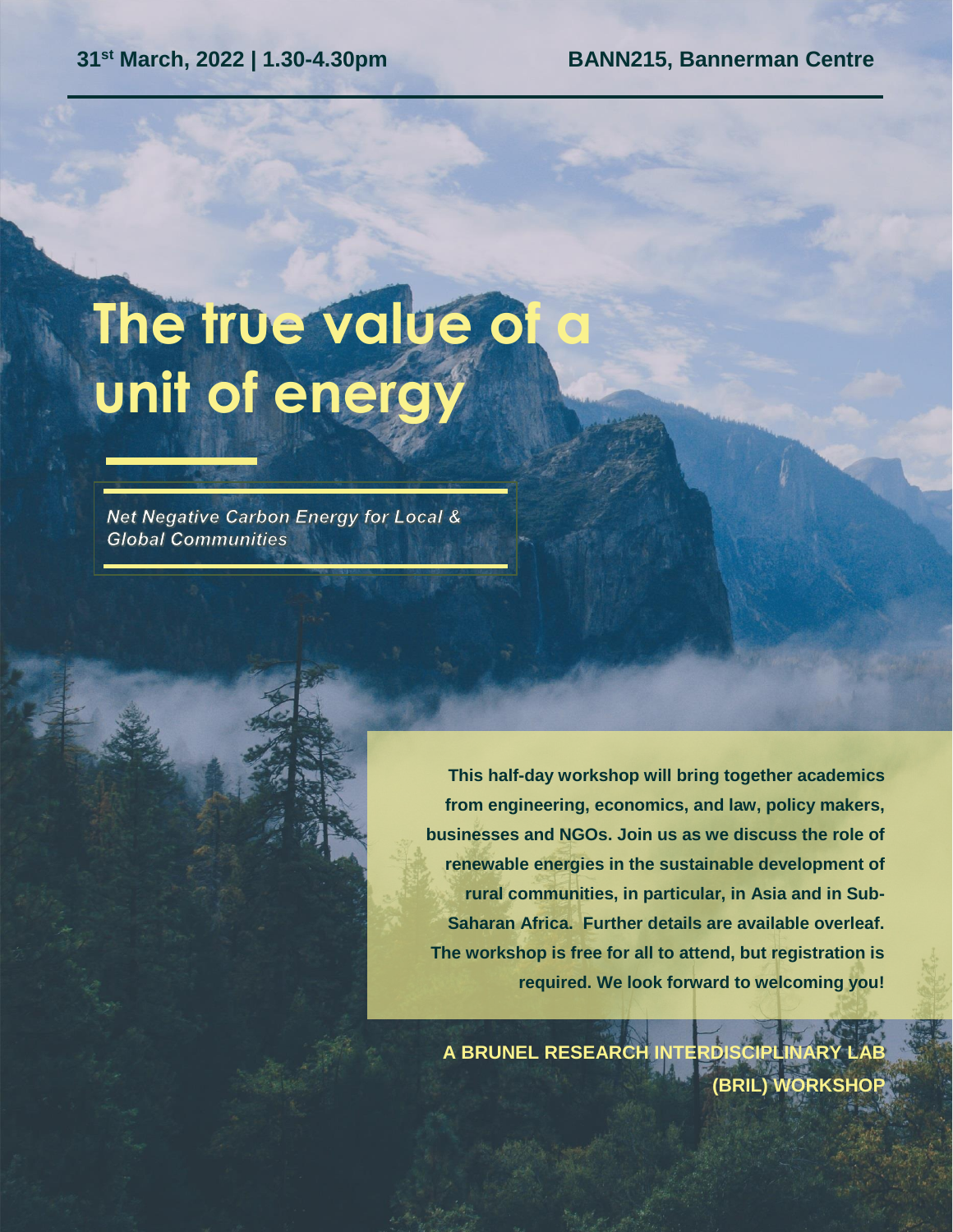# NEW ENERGY SPEAKERS PLATFORM

IN THIS WORKSHOP, HEAR FROM A MULTIDISCIPLINARY PLATFORM OF ENERGY ENGINEERS, LEGAL SCHOLARS, AND ECONOMISTS, DISCUSSING WAYS IN WHICH WE CAN ENSURE EFFICIENT, SUSTAINABLE, AND EQUITABLE USES AND DISTRIBUTION OF TECHNOLOGIES TO BENEFIT LOCAL COMMUNITIES. OUR AIM IS TO DEVELOP A METHODOLOGY TO EVALUATE THE IMPACT OF A SELECTION OF COMPACT, COST EFFECTIVE, NEGATIVE CARBON ENERGY TECHNOLOGIES THAT CAN BE EASILY RETROFITTED ONTO HOUSES AND COMMUNAL BUILDINGS IN AN OFF-GRID SETTING. EVENTUALLY, THESE EFFORTS MAY DISPLACE SOLID FUELS, PROVIDE VENTILATION OPPORTUNITIES, RESTORE AND IMPROVE THE QUALITY OF HEALTH AND LIVING CONDITIONS, PROVIDE LIGHTING AND CLEAN WATER, INCLUDING CLEAN ENERGY.

PROF. SAVVAS TASSOU PROFESSOR & DIRECTOR OF THE INSTITUTE OF ENERGY FUTURES, BRUNEL UNIVERSITY LONDON

PROF. VIRENDRA VIJAY IREDA CHAIR PROFESSOR, INDIAN INSTITUTE OF TECHNOLOGY, DELHI, INDIA

MS. KINYA KIMATHI PROJECTS & BUSINESS DEVELOPMENT DIRECTOR, KIJANI TESTING LTD, KENYA

DR. LAURA MARSILIANI ASSOCIATE PROFESSOR OF ECONOMICS, DURHAM UNIVERSITY

MS. SONIA LIKHTMAN MANAGER, FEDERATED HERMES INTERNATIONAL

DR. YUE S ANG: SENIOR LECTURER IN LAW, OXFORD BROOKES UNIVERSITY

DR. FABRIZIO SESCHIN: READER IN DESIGN FOR SUSTAINABILITY, BRUNEL UNIVERSITY LONDON